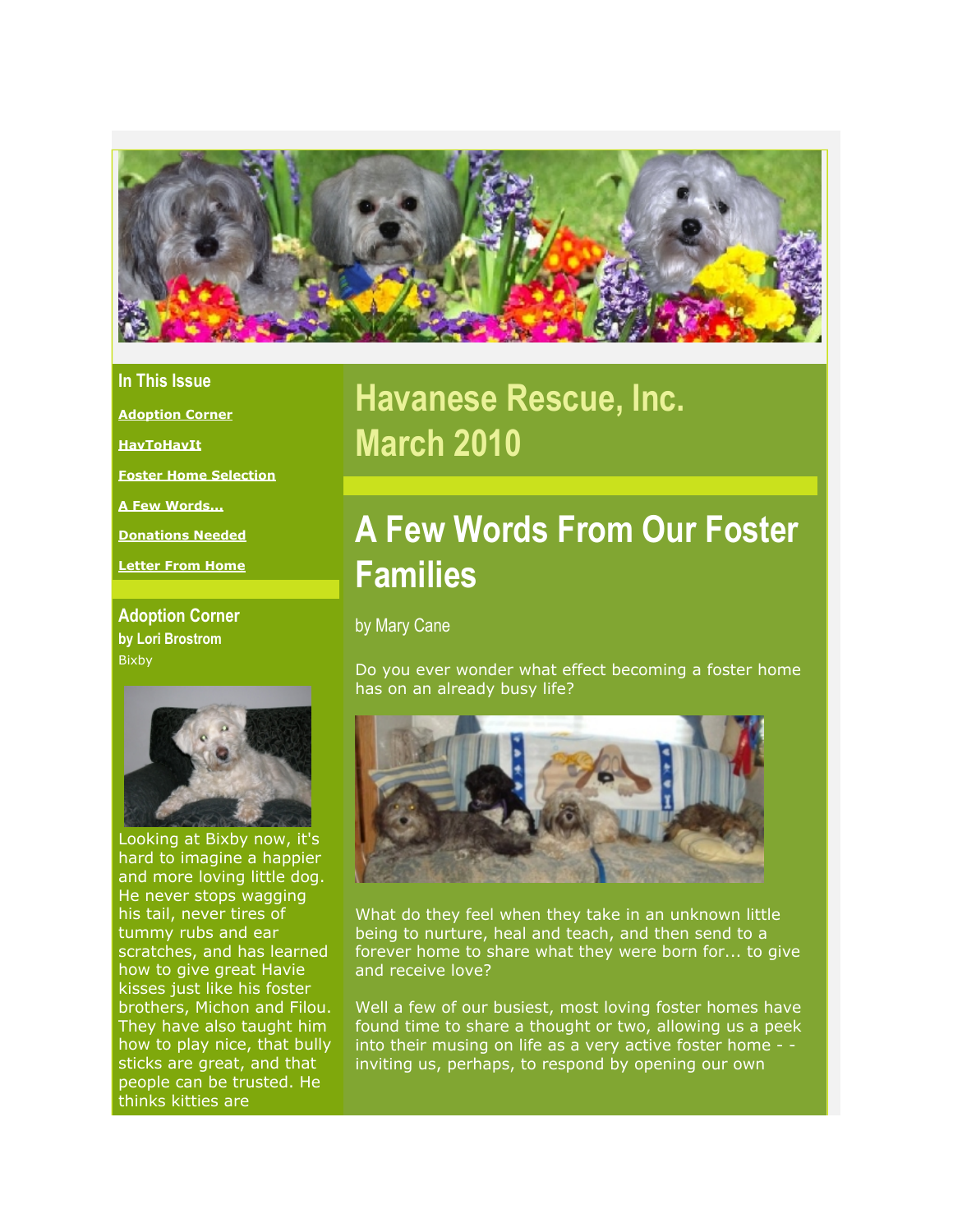fascinating and is becoming more respectful of them, too. Seeing him walking around with a squeaky toy in his mouth makes everyone smile!

What a contrast with the fearful and withdrawn dog who arrived here after spending his first two and a half years living mainly in a bedroom and bathroom, with little socialization.



When Susan Baxter and her husband, Steve, picked him up, he went right to the vet - he was matted so badly that he needed sedation to be shaved down and have the foxtails removed from his ears. He had painful vasculitis at his ear tips, probably due to stress and a bad diet.

Now, his ears have cleared up and his hair is growing back soft and slightly curly, with the beginning of a Hav's plumy tail. He's made great strides with socialization - a trainer evaluation and socialization classes showed that he had great promise (he was the star of his class!), and he's better at adjusting to strangers after initial

heart and home to an at-risk and in-need Havanese little darlin' looking for a soft landing...

*~"When I first started fostering, I was worried that my own dogs would feel left out. This was especially true when Charlie Brown (aka Oreo) came to us from a puppy mill. At three years old he was socially challenged - with people as well as other dogs -- and needed a lot of attention. However, when I watched my Baby Bear -- at only 3 months old -- teaching Charlie Brown how to play, I knew that somehow my pack instinctively understood the game plan.*

*Do you suppose these little guys open up in the still of the night, like foster children in a new home? Do they have quietly whispered conversations with our pampered pooches about the horrors of their past lives? Do our fur balls help out because it is in their nature, or because they know they are needed? It's a mystery!"~*

#### Oreo aka Charlie Brown



Susan Sanders HRI Volunteer Fort Myers, FL

*~"When you hear from a new adopter that the pup you placed with them is just "a little slice of heaven" you know that it is ALL worth it! "~*

#### **LauRoonev**

HRI Volunteer Hillsborough, NJ rie Frangione

*~"I always said I would never be in danger of failing Fostering 101, I found excellent homes for each dog that I fostered, which in turn left room for the next one that needed me.*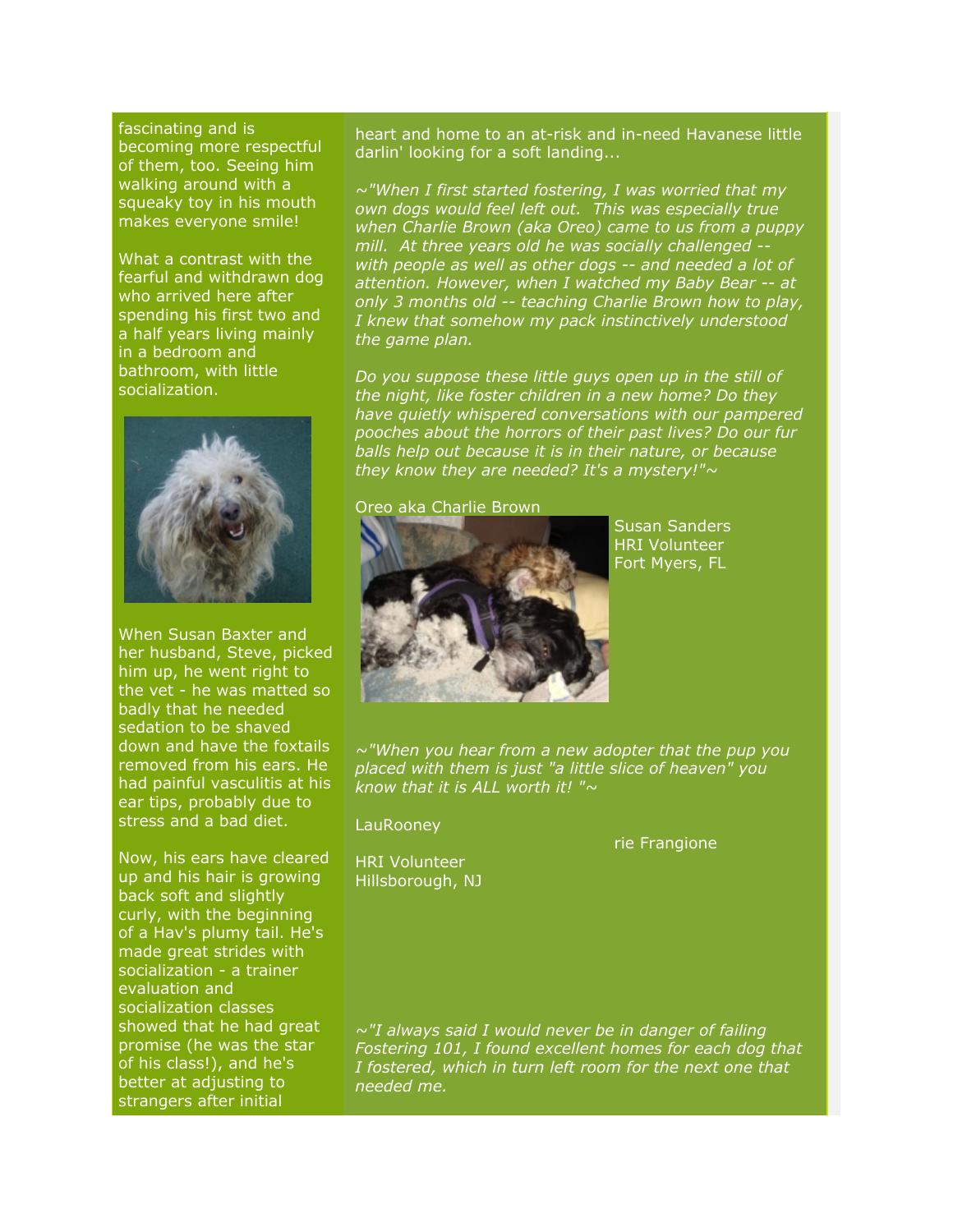fearful moments. He's eager to please and very smart (after pottying on newspaper all of his life, grass and snow were a challenge quickly conquered), and would be completely housetrained with a more regular schedule (he's 90% there and is totally crate/x-pen trained).

Bixby needs a forever home with experienced owners who will not only shower him with the love and cuddles he craves, but also understand and work with his remaining fears through obedience training (which he'll enjoy and excel at) and continued socialization. At least one other dog to play and RLH with would be ideal. He'll reward them with complete love and devotion!

### **HavToHavIt General Store**

"It's All Fun and Games **Until** 



Someone Ends up in a Cone."

So funny, so true. Be the life of the party with this short-sleeve, lightweight 100% cotton tee in indigo blue. These tees are fitted and in women's sizes.





*And then along came CallieBRAT."~*

CallieBRAT

Karen Grant HRI Dog Wrangler Long Island, NY

So there we have it, a few shared moments with some of our busiest foster homes. Stay tuned for more from our busy Hav-Angels.

# **HCA Reception Donations Needed**

So far this year, HRI has taken in 24 dogs, we have had 16 more contacts this past week, and we presently have 23 dogs in foster care. Several of these little guys have needed serious and expensive surgeries. Please donate an item for our HRI Reception at the HCA National Specialty on August 5th. It is one of our biggest fundraisers for 2010.....we need your help!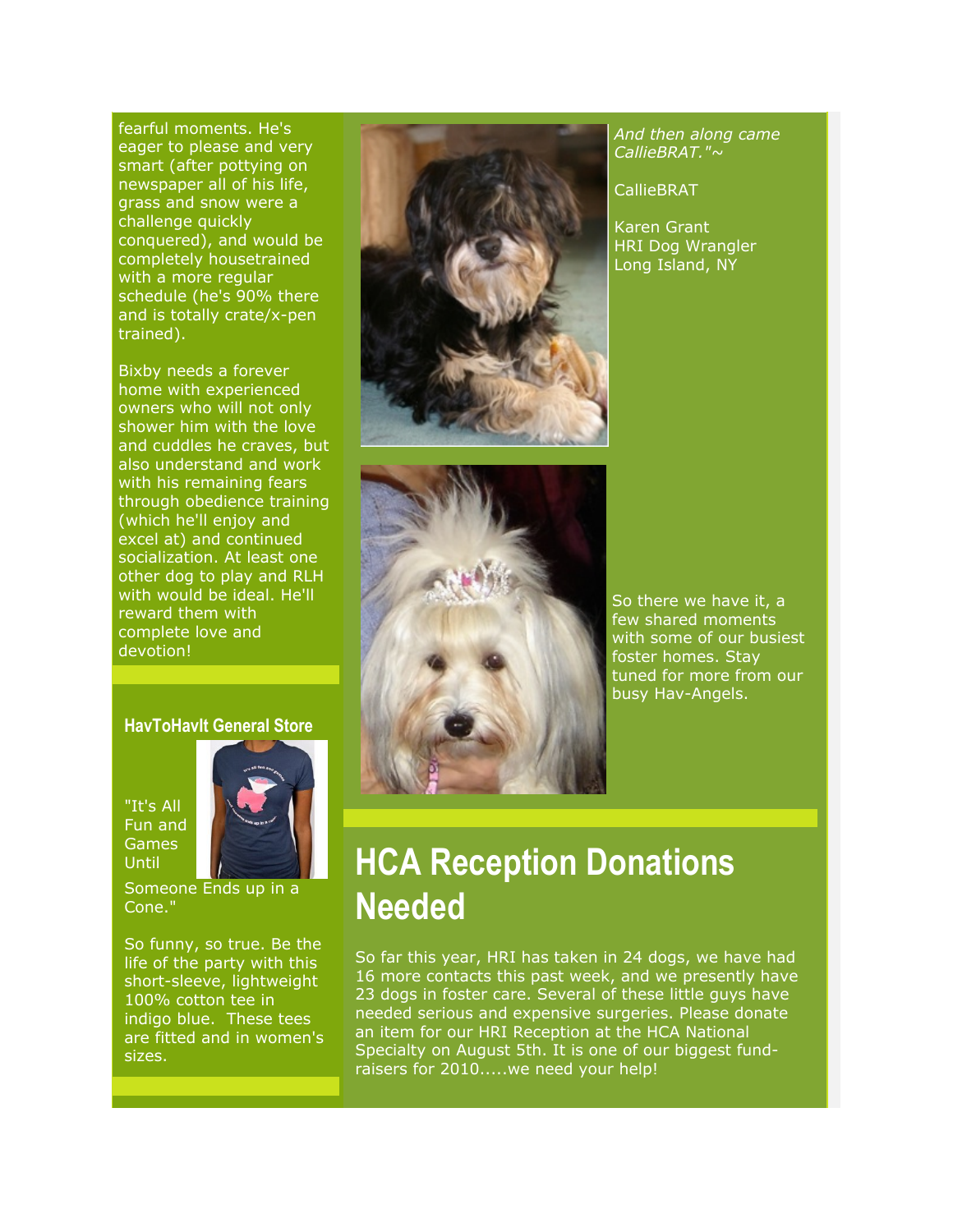### **Foster Home Selection**

...is decided based on two major considerations:

Geographic location of the dog when it enters HRI custody

Health and/or behavioral issues of the dog.

If you'd like to learn more about how the process of placing a dog in foster care works, you can read the full article [here](http://r20.rs6.net/tn.jsp?et=1103205592813&s=2126&e=001EXPsqnjapDYvNQGKrDHyhOhACUT7kTUN7soWM-YByHHSgB1wfRCqlN0og6zegiOzzMKOd3ed-pHSRtHe2V-QGTJ71zwcoC0j3OU7LX_2o6sE-dzXrZ1R9F7L4OTDdk6Jlun4ujnbz4-9fkzuP7o4kZguHP0GNCROh0Qg5DlRsxhph9DmLwKcgjLd3hCqz805mviEizH69OTG_LaXekcPngr3YKJj5aMV_2o5eyy_fTDs05QZn_xLlIZ-f4RP3lC5B5PcRlMHVZiSvMvpE5cIEg==)

Fostering or Adopting a Special Needs Dog...can be very rewarding. We have redesigned our website so that our special needs dogs are easily identified. Watch for this icon:



#### In the [dog listings](http://r20.rs6.net/tn.jsp?et=1103205592813&s=2126&e=001EXPsqnjapDYc52qwWXfiuKw8s04NHDH_kkHSShiApxXHWsfPTrz9YhS1cls3BXeTKLSmDrLqMjqN_vhIQfiNyruTrWWmeY0PP8dUWn-QGopsrQZzDt_CrXQhFhBgCxAg-H7V6fmXz8mDRFbNShkc0gPDEIIza-aTg6ygeQkg0EBdOX4tu4IEAn0vSb2Iu6K1WxbmWl0UNRxedrycVYTefj_VpvFRe7wCQM6nWusBZ_ycom-mDBxOZA==)

on the HRI website you can also click the icon for more information on adopting or fostering a special needs dog.

There's a reason they're called "special" and it may mean more than you think!

#### **Newsletter Staff**

Editor - Beth Franks Copywriters - Gisela Peters, Contact HRI's Reception Chair, Charlene Edwards, for more information or donation ideas. (cme3320@aol.com) Thank you!

## **Letter From Home**

Bailey



### Hi Everyone,

It's me, Bailey in Nebraska. I came to live here in July 2009 after a nice lady named Pat Potter picked me up in Missouri, where I lived for my whole seven

years in a puppy mill. I don't want to talk about that. Anyway, Auntie Pat drove me to KC where my foster mom, Louayne, picked me up and took me back to Nebraska.

Wow, what a life style change! It was pretty scary at first and I am still timid about a lot of the new things, but little by little I am becoming a big girl and learning about life in a lucky dog's world.

I have five playmates and I learn a great deal from them. I know my rescue mom was glad to see I caught on to the outside-to-potty-thing really fast. I was not sure about walking on that weird green stuff, but I just followed the others. Then one day the green was gone and everything was all white. Well, that freaked me out, but the others walked in it so eventually, I did too. Days later, I got up on a huge pile of the white stuff and Grandma laughed about me looking like I conquered the world.

We all receive lots of scratches, pats, hugs & kisses from Mom, Grandma & other people who come to the house. I did not know what those things were and gosh, the touching things are pretty nice. I am even wagging my tail now which makes humans really happy for some reason. I have started running up to greet Mom when she comes home and Grandma (she comes in a few times a day to take care of all of us).

My favorite places to hang out are the sofa, a big fluffy